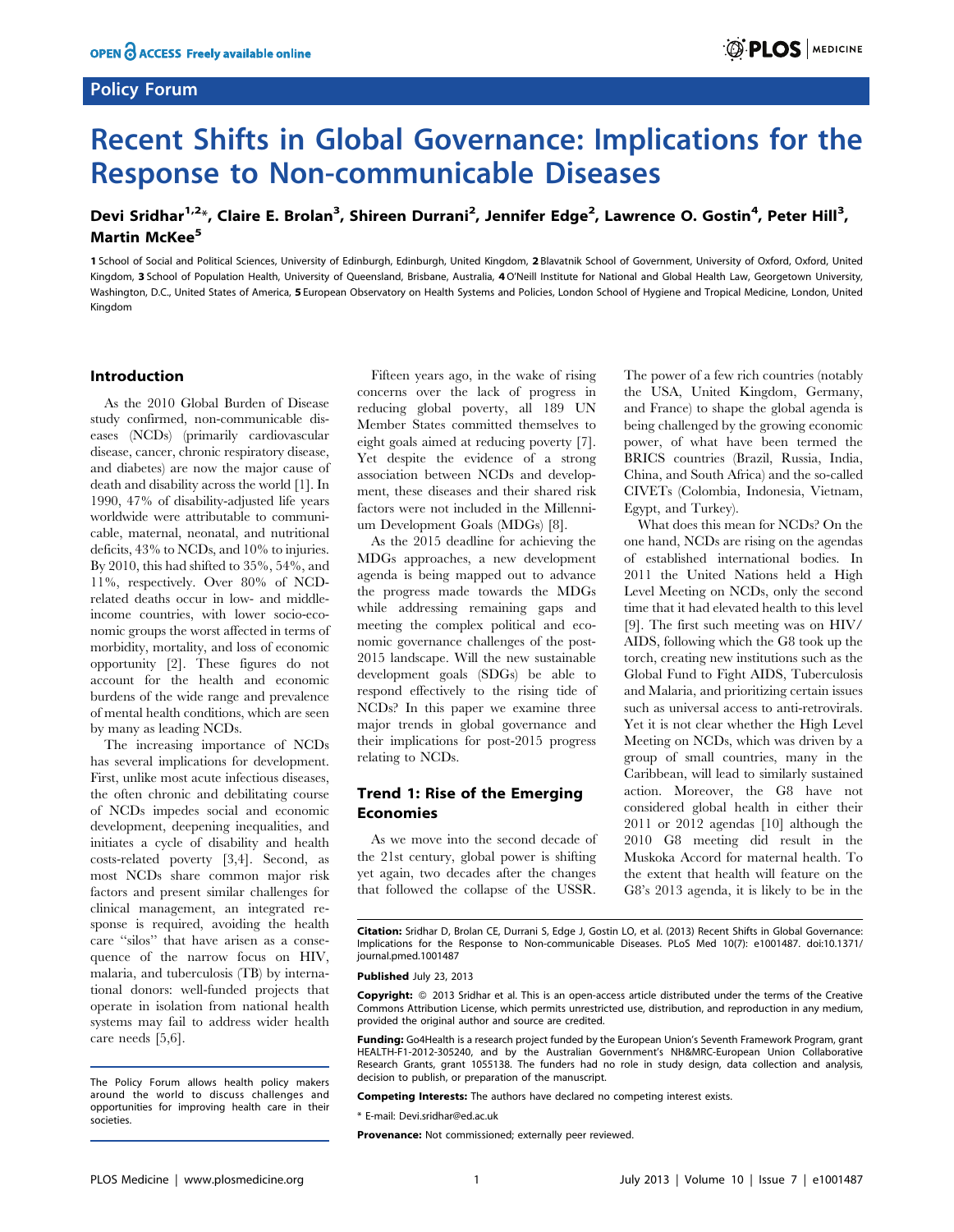#### Summary Points

- Despite evidence of links between non-communicable diseases (NCDs) and development, these diseases and their risk factors were not included in the Millennium Development Goals (MDGs).
- Three major trends in global governance—the rise of emerging economies, the increase in multi-bi financing, and institutional proliferation—have implications for whether NCDs will be included in the post-2015 Sustainable Development Goals (SDGs) agenda.
- While emerging economies are influential in global governance, it is not clear that the interests of poorer countries—or even health—will be advanced.
- $\bullet$  If NCDs are included in the new health goals, it likely will be via the broad umbrella of healthy life expectancy (HLE), or the sector-specific target of universal health coverage (UHC) or access.
- UHC or HLE as currently conceived are unlikely to adequately incorporate NCDs that require alternative health system mechanisms and clear governmental intervention.

context of liberalization of trade in health services. Although the locus of global decision-making is considered to be shifting from the G8 to the G20, it is not clear that the latter body is willing to assume even the limited interest in global health governance seen with the G8 [11], despite hopes from the health community that it would do so [12]. Moreover, it is not apparent from their previous engagement in global health debates that newer G20 states have a major interest in NCDs. Thus, having more emerging economies at the table does not necessarily mean clearer articulation of an effective NCD response.

Health has also been largely absent from the agendas of the BRICS countries, now forming a semi-official grouping. While they are increasingly influential in finance and trade, they have had only limited influence thus far in global health. The fact that the relatively economically stable BRICS have not stepped up their commitments to the Global Fund, the GAVI Alliance, or WHO has raised questions about their commitment to global health leadership in the long term (Table 1) [13–19]. Domestically, Russia and to a lesser extent China, are the only two BRICS countries as of yet to address NCDs in a substantive manner.

There is some evidence of global health achieving a higher priority elsewhere, exemplified by the Foreign Policy and Global Health Initiative, which draws its leadership largely from the South and consists of five Southern (Brazil, Indonesia, Mexico, Senegal, and Thailand) and two Northern (France and Norway) countries. Yet, with the exception of the Caribbean Community (CARICOM) [20], it is uncertain whether the rise of newly emerging economies will mean global engagement with NCDs.

In summary, although emerging economies are clearly influential in global governance, there is little evidence of commitment to the NCD agenda, and it does not follow that they will advance the interests of poorer countries—or even health. To the extent that these countries do engage in health, it has been issue-specific, such as on access to essential medicines, technological cooperation, or on Trade-Related Aspects of Intellectual Property Rights (TRIPs)—all areas where health is incidental to trade

concerns. Furthermore, global health engagement by emerging powers is often driven by regional concerns, which explains the re-invigoration and creation of regional bodies in health, particularly in Latin America. In this changing environment there is a danger of health slipping off the agenda of the traditional economic and political powers but not being taken up by the emerging ones.

## Trend 2: Rise (and Fall) of Multibi Financing

Over the past decade, most of the growth in multilateral funding has been through the channel of ''multi-bi aid'' [21]. This refers to the practice of donors choosing to route non-core funding, earmarked for specific sectors, themes, countries, or regions, through multilateral agencies. At first glance the funding looks multilateral, but upon closer inspection, it is essentially bilateral. Examples of multi-bi aid include voluntary contributions within the WHO, trust funds within World Bank, the Global Fund, and the GAVI Alliance. Since 2002, global health donors have increasingly prioritized multi-bi aid at the expense of more traditional forms of multilateral aid as a proportion of all development assistance for health [22]. Multi-bi aid increased as a proportion of all aid at a rate of approximately 1.5–2.0 percentage points per year over this time period [22].

The rise of multi-bi aid has three implications for the NCD agenda. First, an analysis of the WHO's expenditures shows a significant misalignment with the burden of disease, both globally and at regional levels, with the additional voluntary resources least well aligned [23]. In 2008–2009 of the WHO's regular budget, 25% of funds were allocated to infectious disease, 8% for NCDs, and roughly 4.7% for injuries, which when compared with the global distribution of DALYs noted

Table 1. BRIC financial contribution to key global health institutions and amount received from Global Fund and GAVI [14-19].

|               | <b>Global Fund</b><br><b>Contributions</b><br>(Cumulative to<br>End 2012, $$US$ | <b>Global Fund</b><br><b>Amount Received</b><br>(Cumulative to | <b>GAVI Contributions</b><br>(Cumulative to 2012, | <b>GAVI Amount</b><br><b>Received (Cumulative</b> | <b>WHO Core</b><br><b>Contributions</b><br>$(2012, \sqrt[6]{5}$ | <b>WHO</b><br>Extrabudgetary<br><b>Contributions (SUS</b> |
|---------------|---------------------------------------------------------------------------------|----------------------------------------------------------------|---------------------------------------------------|---------------------------------------------------|-----------------------------------------------------------------|-----------------------------------------------------------|
| Country       | <b>Millions</b> )                                                               | Date, SUS Millions)                                            | <b>SUS Millions</b> )                             | to 2012, $US$ Millions)                           | <b>Millions</b> )                                               | <b>Millions</b> )                                         |
| <b>Brazil</b> | 0.0                                                                             | 39.1                                                           | 0.0                                               | 0.0                                               | 7.5                                                             | 0.03                                                      |
| Russia        | 297.0                                                                           | 372.0                                                          | 24.0                                              | 0.0                                               | 7.4                                                             | 6.1                                                       |
| India         | 10.0                                                                            | 1,019.9                                                        | 0.0                                               | 94.0                                              | 2.5                                                             | 0.015                                                     |
| l China       | 25.0                                                                            | 763.3                                                          | 0.0                                               | 38.7                                              | 14.8                                                            | 0.4                                                       |
| S. Africa     | 10.3                                                                            | 350.6                                                          | 6.0                                               | 0.0                                               | 1.8                                                             | 0.0                                                       |

doi:10.1371/journal.pmed.1001487.t001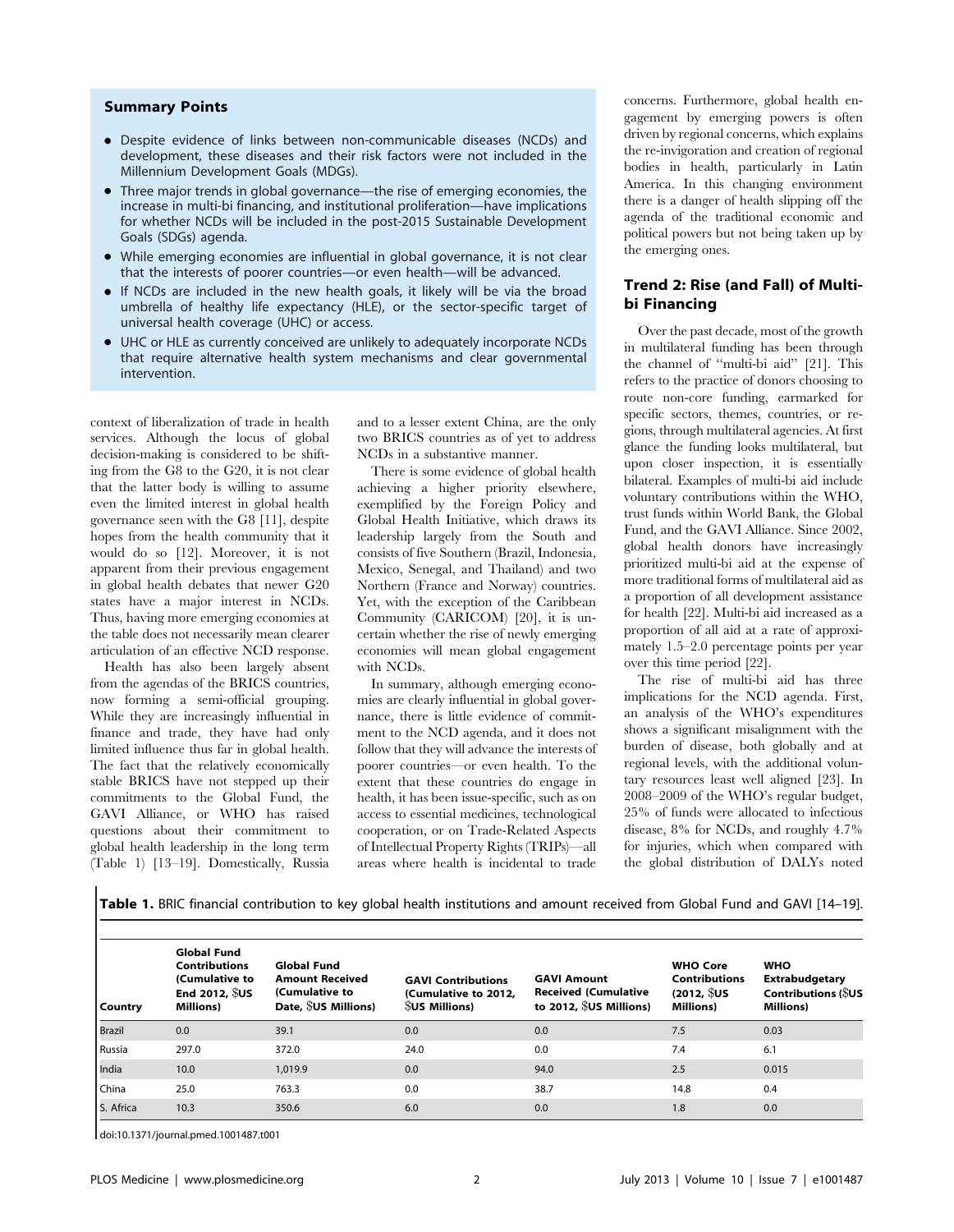above indicates a disproportionate share of resources going to the first of these at the expense of the remaining two. However, the WHO's extra-budgetary funding for 2008–2009 is even further out of alignment, with 60% allocated primarily to infectious diseases, while only 3.9% was used for NCDs and 3.4% for injuries.

Second, the emergence of new multistakeholder global health funding institutions such as the Global Fund and the GAVI Alliance has signaled a major shift in global cooperation, one in which voting rights and board membership is granted to the private sector and philanthropic organizations and legitimacy is claimed through improving specific measurable health outcomes [21]. Given the aggressive tactics the tobacco, alcohol, and food industries have used to oppose regulation addressing key NCD risk factors, it will be difficult to have industry at the table while addressing the root causes of the pandemic [24].

Third, an analysis by Grepin and Sridhar shows that the movement towards multi-bi aid reversed since the onset of the global financial crises with donors decreasing their contributions to the GAVI Alliance, the Global Fund, and UNAIDS since 2008 [22]. This is particularly true of the ten largest global health donors, where this channel of funding decreased by nearly 6% of all development assistance for health during 2008–2009. Thus, it is unlikely that in the current financial climate new funds will be available to address NCDs. Given this situation, national governments will have to bear almost all the costs of responding to NCDs and will have little external incentive to prioritize these diseases [25].

## Trend 3: Institutional Proliferation

Since 2000, more and more global health institutions and initiatives have been created such as the GAVI Alliance, the Global Fund, and the Global Alliance for Improved Nutrition. However, they remain largely uncoordinated, focused on vertical disease-specific programs, and lack rigorous assessment [26,27]. Initiatives designed to support coherence among global players such as the International Health Partnership (IHP+) and Health 8 (H8) have remained largely focused on vertical global health program delivery rather than taking a role in leading governance for health as a global public good [28].

This institutional proliferation has two implications for the future NCD agenda. First, only a handful of these actors are interested in or focusing on the drivers of the NCD epidemic. According to the Institute for Health Metrics and Evaluation, only US\$185 million of the US\$28.2 billion spent globally on development assistance for health in 2010 was dedicated to NCDs [29]. Donors spent US\$300 for each year lost to disability from HIV/ AIDS, US\$200 for malaria, and US\$100 for TB, but less than US\$1 for NCDs. Nearly half of the development assistance for NCDs in 2010 derived from a single source: the Bloomberg Family Foundation [30].

Second, the drivers of NCDs are intricately connected with the policies of non-health sectors [30]. Multi-sector participation has already begun on health issues at the state-level through interministerial working groups focused on global health, the reduction of health inequities, and HIV/AIDS prevention in Australia, Canada, India, Norway, Sweden, Switzerland, Thailand, Uganda, United Kingdom, and United States [31– 33]. Institutional incentive structures to engage other sectors in negotiations about health are crucial to raising the profile of health-related priorities in other policy communities at the all levels of governance. However, the WHO and other global health agencies presently lack the resources and mechanisms to meaningfully participate in policy issues like trade, agriculture, security, and climate change [29].

## Post-2015: Universal Health Coverage and Healthy Life Expectancy

If NCDs are to be included in the new health goals, it seems most likely to be through the the sector-specific target of universal health coverage (UHC) or access or the broad umbrella of healthy life expectancy. UHC has received particular prominence recently (Box 1). In January 2012, the Bangkok Statement on UHC committed to ''raise universal health coverage on the national, regional and global agendas, and to advocate the importance of integrating it into forthcoming United Nations and other high-level meetings related to health or social development'' [34]. In April 2012 the Mexico City Political Declaration on UHC emphasized universal coverage as ''an essential component of sustainable development'' and its inclusion ''an important element in the international development agenda'' [35]. In June 2012 the Rio+20 resolution explicitly recognized UHC, seeking ''to strengthen health systems towards the provision of equitable

universal coverage'' [36]. Later in 2012, a WHO Discussion Paper on the Post 2015 health agenda, identified UHC as a ''way of bringing all programmatic interests under an inclusive umbrella'' [37]. On 12 December 2012 UHC received unequivocal endorsement from the UN General Assembly (including the United States) in approving a resolution on UHC, confirming the ''intrinsic role of health in achieving international sustainable development goals'' [38].

As the above developments indicate, the post-2015 health discussions have been centered on UHC and its link to WHO's revitalization of Primary Health Care. In our opinion, this enthusiasm has been tempered by confusion as to what UHC actually is, as well as the fear of failure from previous attempts such as ''Health for All.'' For example, in 2005 the World Health Assembly officially defined the achievement of UHC as ''access to key promotive, preventive, curative and rehabilitative health interventions for all at an affordable cost, thereby achieving equity in access'' [39]. Yet, elsewhere, UHC has been construed as national service delivery, national service coverage, financial protection, and national health insurance and related reforms. We believe that it is unclear what health services UHC covers (e.g., whether it fully covers public health services such as sanitation, vector abatement, and tobacco control), and questions arise over whether UHC includes only services within a state's health sector or services and interventions outside the health sector [40,41].

If UHC is to become a new development goal, we argue that baselines for achievement of UHC must be agreed and developed in post-MDG negotiations and adapted to country circumstance, fiscal realities, and community priority. Currently it is not clear that policy-makers have considered how to integrate the response to NCDs with the scaling up of basic care through strengthening primary health care. For example, the USSR was successful in scaling up measures against infectious diseases, but failed to tackle the key drivers of NCDs [42]. Most importantly, we feel that UHC will have limited impact on the rising tide of NCDs without targets and funding to reduce risk factors—requiring a prevention, public health, and ''all of society'' approach.

Recent discussions in Botswana highlight a move towards the broad umbrella of healthy life expectancy (HLE), or ''maximizing healthy lives,'' measured as "reducing healthy years of life lost" [43]. But will HLE result in a better response to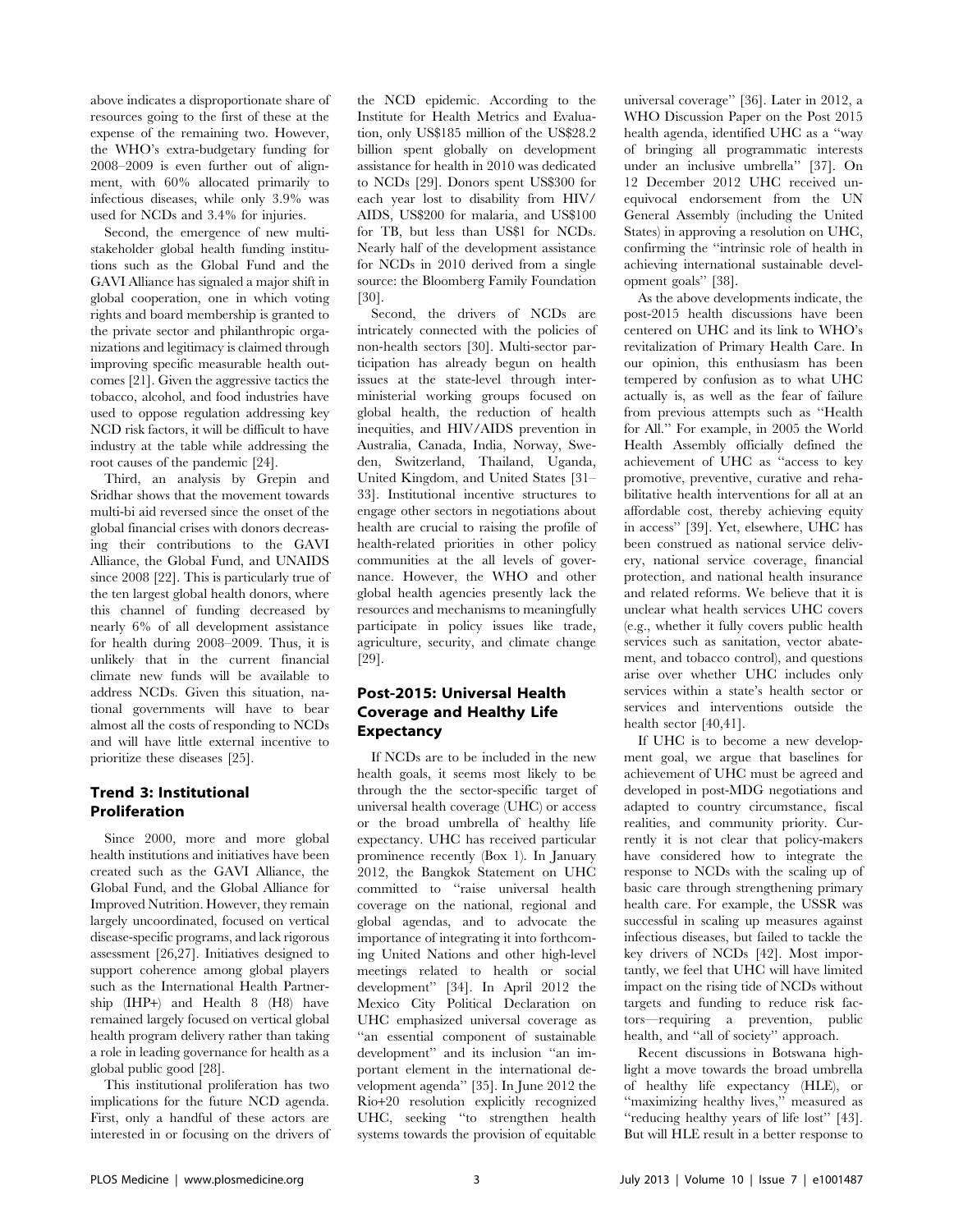#### Box 1. Political History of UHC.

| <b>Date</b> | <b>Event</b>                                                                                                        |
|-------------|---------------------------------------------------------------------------------------------------------------------|
| 1975        | Health for All. (WHO)                                                                                               |
| 1978        | Declaration of Primary Health Care, Alma Ata. (WHO/UNICEF)                                                          |
| 1987        | Bamako Initiative on Health Financing. (UNICEF/WHO)                                                                 |
| 1993        | World Development Report 1993: Investing in Health. (World Bank)                                                    |
| 2000        | World Health Report 2000. Health systems: Improving performance. (WHO)                                              |
| 2000        | <b>UN Millennium Declaration</b>                                                                                    |
| 2001        | Adoption of Millennium Development Goals                                                                            |
| 2002        | Commission on Macro-Economics and Health. (WHO)                                                                     |
| 2005        | Paris Declaration on Aid Effectiveness. (OECD-DAC)                                                                  |
| 2005        | GAVI Alliance Health Systems Funding Window. (GAVI)                                                                 |
| 2006        | Global Fund to fight AIDS, TB and Malaria Health Systems Funding Window. (Global Fund)                              |
| 2007        | International Health Partnerships Plus (IHP+)                                                                       |
| 2007        | Everybody's Business. Strengthening Health Systems to Improve Health Outcomes. WHO's Framework for<br>Action. (WHO) |
| 2007        | Inaugural meeting of H8 (Health 8)                                                                                  |
| 2008        | World Health Report 2008. Primary Health Care: Now more than ever. (WHO)                                            |
| 2008        | G8 Commitment to strengthening Health Systems, Toyako.                                                              |
| 2009        | High Level Taskforce on Innovative Financing for Health Systems                                                     |
| 2009        | Health Systems Funding Platform. (Global Fund/GAVI/World Bank/WHO)                                                  |
| 2010        | World Health Report 2010. Health systems financing: The path to universal coverage. (WHO)                           |
| 2010        | 1st Global Symposium on Health Systems Research, Montreux.                                                          |
| 2011        | Universal Health Coverage, WHO General Assembly                                                                     |
| 2012        | Bangkok Statement on Universal Health Coverage, Prince Mahidol Award Conference                                     |
| 2012        | Mexico International Forum on Universal Health Coverage. (WHO)                                                      |
| 2012        | 2nd Global Symposium on Health Systems Research, Beijing.                                                           |
| 2012        | UN General Assembly: Universal Health Coverage declared a UN global goal.                                           |
| 2013        | World Health Report 2013. Research for universal health coverage. (WHO)                                             |

NCDs? Civil society organizations have started to champion HLE as the best vehicle to address the social determinants of health, thus creating space to address the root causes of the NCD crisis. On the other hand, HLE could also be used to push for individual responsibility for health and reframing unhealthy behaviors as personal choices, ignoring the circumstances within which those choices are made. HLE also makes it harder to tie health outcomes to

state or institutional responsibility. Thus, could NCDs be addressed in such health goals? At face value, yes. But it is not clear in our view whether UHC or HLE as currently conceived will adequately incorporate the prevention and treatment of NCDs, which require alternative health system mechanisms and clear responsibility placed on the state for ensuring a healthy environment.

#### Conclusion

In the post-2015 debate, almost no attention has been given to the global governance structures necessary to support the attainment of the new goals. It is generally agreed that we need 21st-century innovative structures that go beyond the WHO "command and control" model, but little detail is given on institutional responsibility, monitoring, and evaluation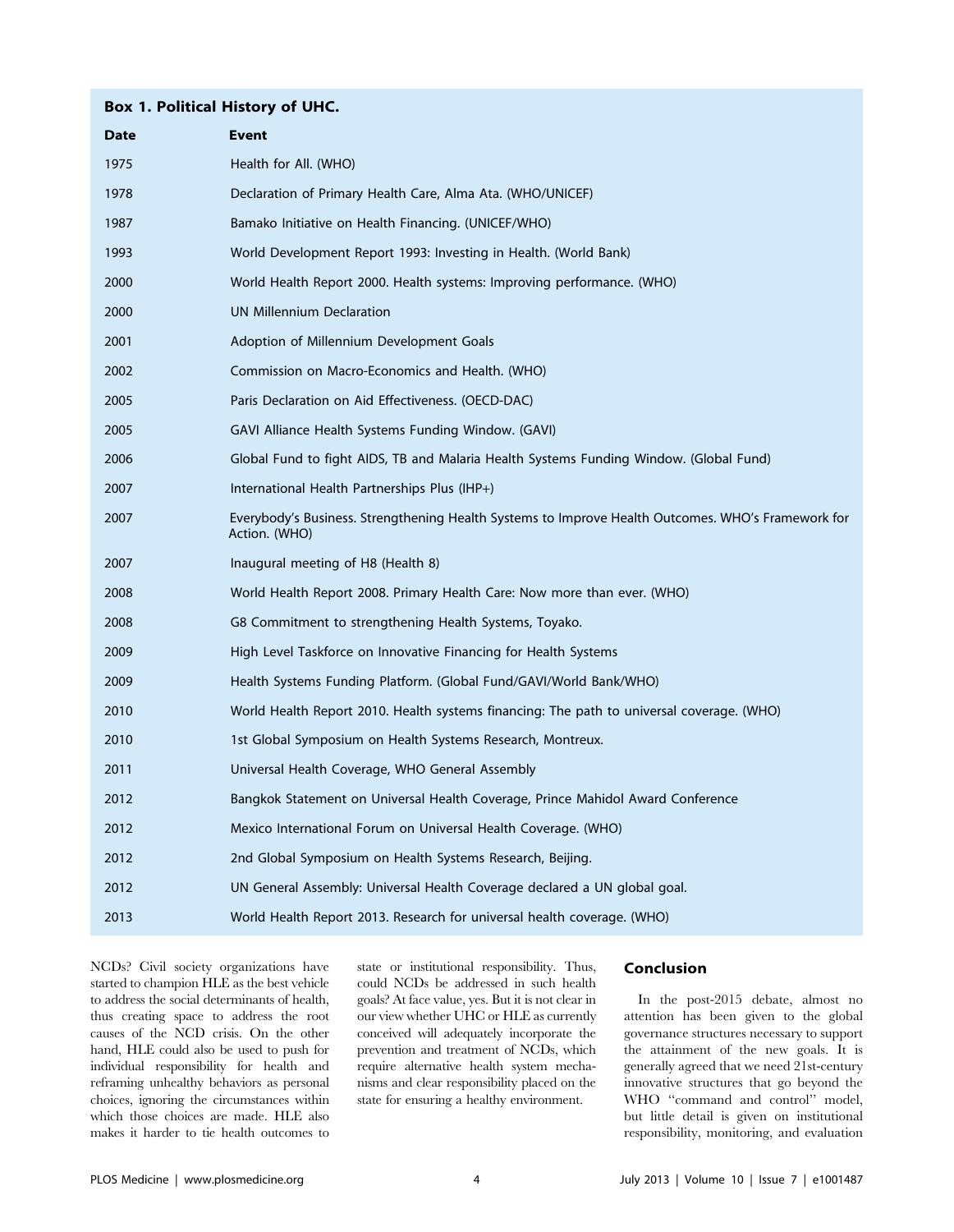and accountability [44]. For NCDs in particular, the global response requires more than new funding or financing mechanisms. It requires global regulation of the key vectors of the epidemic, as well as linkages between health and the other areas discussed as part of the SDGs agenda such as agriculture and food security, environment, trade, urban development, energy policies, education, poverty alleviation, and gender equity. This necessity points to both the key role of the WHO as well as the inherent limitation in making the agency the focal point for the response. The WHO is the only global health body with the power to create international law, and given its success in

References

- 1. Horton R (2012) GBD 2010: understanding disease, injury and risk. Lancet 380: 2053–54.
- 2. Commission on the Social Determinants of Health (2008) Closing the gap in a generation: health equity through actions on the social determinants of health. Final Report of the Commission on the Social Determinants of Health. Geneva: World Health Organization.
- 3. World Health Organization (2008) Commission on the Social Determinants of Health. Geneva: World Health Organization.
- 4. Suhrcke M, Rocco L, Mckee M, Mazzuoco S, Urban D, et al. (2007) Economic consequences of non-communicable diseases and injuries in the Russian Federation. London: European Observatory on Health Care Systems.
- 5. Spicer N, Walsh A (2012) 10 best resources on … the current effects of global health initiatives on country health systems. Health Policy Plan 27: 265–269.
- 6. World Health Organization Maximizing Positive Synergies Collaborative Group (2009) An assessment of interactions between global health initiatives and country health systems. Lancet 373: 2137–2169.
- 7. United Nations (2001) Road map towards the implementation of the United Nations Millennium Declaration: Report of the Secretary-General. New York: United Nations. Document A/56/ 326.
- 8. Rechel B, Shapo L, McKee M, Health, Nutrition, Population Group, ECA, the World Bank (2005) Are the health Millennium Development Goals appropriate for Eastern Europe and Central Asia? Health Policy 73: 339–351.
- 9. Sridhar D, Morrison JS, Piot P (2011) Expectations for the United Nations high-level meeting on noncommunicable diseases. Bull World Health Organ 89: 471.
- 10. Glassman A (2012) What happened to health at the G-8? Washington: Center for Global Development. Available: http://blogs.cgdev.org/ globalhealth/2012/03/what-happened-to-healthat-the-g8.php. Accessed 22 January 2013.
- 11. Woods N, Betts A, Prantl J, Sridhar D (2013) Transforming global governance for the 21st century: a UNDP Occasional Paper. Available: hdr.undp.org/en/reports/global/hdr2013/ occasional…/03\_Woods.pdf Accessed 25 May 2013.
- 12. Chatham House (2010) What is next for the G20? Investing in health and development. London: The Royal Institute of International Affairs.
- 13. Bliss K (2010) Key players in global health: how Brazil, Russia, India, China and South Africa are influencing the game. Washington: Center for Strategic and International Studies.

legislating against tobacco (The Framework Convention on Tobacco Control), similar ''hard law'' mechanisms for other main drivers of the NCD epidemic such as alcohol and processed food are certainly feasible [45]. At the same time, for multisectoral convergence to become a reality, various agencies of the UN must act in concert to catalyze, support, and monitor such collaboration [9].

While the epidemiological evidence is clear on the rising burden of NCDs across geographic boundaries, the current post-2015 discussions and larger global governance trends create challenges to addressing this burden effectively. These political and economic influences need to be considered carefully if NCDs are not to be left behind again.

#### Acknowledgments

The authors thank Robert Marten for his comments and the Go4Health consortium members for their feedback on an earlier draft presented at the Dhaka virtual meeting.

#### Author Contributions

Wrote the first draft of the manuscript: DS. Contributed to the writing of the manuscript: DS CEB SD JE LOG PH MM. ICMJE criteria for authorship read and met: DS CEB SD JE LOG PH MM. Agree with manuscript results and conclusions: DS CEB SD JE LOG PH MM.

- 14. Global Fund Pledges and Contributions. Available from: http://www.theglobalfund.org/en/. Accessed 25 May 2013.
- 15. Global Fund Grant Portfolio: Portfolio Overview. Available from http://portfolio.theglobalfund. org/en/Home/Index. Accessed 25 May 2013.
- 16. Annual donor contributions to GAVI 2000-31 as of 31 December 2012. Available from: http:// www.gavialliance.org/funding/donorcontributions-pledges/. Accessed 25 May 2013.
- 17. GAVI disbursements to countries by type of support and year (2000–December 31, 2012) Available from: http://www.gavialliance.org/ results/disbursements/. Accessed 25 May 2013.
- 18. Assessed contributions payable by member states and associate members. Available from: http:// www.who.int/about/resources\_planning/2012\_ 2013\_AC\_summary.pdf Accessed 25 May 2013.
- 19. Schedule 4: Summary of voluntary contributions receivable – non-current and current (by age and contributor) as at 31st December 2012. Available from: http://www.who.int/about/resources\_ planning/A66\_29add1-en.pdf. Accessed 25 May 2013.
- 20. CARICOM Secretariat (2007) CARICOM Summit on Chronic Non-Communicable Diseases (CNCDs). Port-of-Spain: CARICOM. Available: http://www.caricom.org/jsp/community/chronic\_ non\_communicable\_diseases/summit\_chronic\_ non\_communicable\_diseases\_index.jsp. Accessed 24 March 2013.
- 21. Sridhar D (2012) Who sets the global health research agenda? The challenge of multi-bi financing. PLoS Med 9: e1001312. doi:10.1371/ journal.pmed.1001312.
- 22. Grepin K, Sridhar D (2012) Multi-bi aid and effects of the 2008–10 economic crisis on voluntary development assistance for health contributions: a time series analysis. Lancet Abstracts: 3.
- 23. Stuckler D, King L, Robinson H, McKee M (2008) WHO's budgetary allocations and burden of disease: a comparative analysis. Lancet 372: 1563–1569.
- 24. Stuckler D, Nestle M (2012) Big food, food systems, and global health. PLoS Med 9: e1001242. doi:10.1371/journal.pmed.1001242.
- 25. Sridhar D, Gomez E (2011) Health Financing in Brazil, Russia and India: What role does the international community play? Health Policy Plan 26: 12–24.
- 26. Garrett L (2007) The challenge of global health. Foreign Aff: January/February Essay.
- 27. Unwin T (2005) Partnerships in development practice: evidence from multi-stakeholder ICT4D partnership practice in Africa. Paris: UNESCO.
- 28. Kickbusch I (2010) The 10 challenges of global health governance. Global Health Europe. Available:

http://www.globalhealtheurope.org/index.php?option =com\_content&view=article&id=306:the-10 challenges-of-global-health-governance&catid=60: your-opinion&Itemid=108. Accessed 24 January 2013.

- 29. Institute for Health Metrics and Evaluation (2012) Financing global health 2012: the end of the golden age? Seattle: IHME.
- 30. Bollyky T (2012) Developing symptoms: noncommunicable diseases go global. Foreign Aff: May/ June Essay.
- 31. Primarolo D, Malloch-Brown M, Lewis I (2008) Health is global: a UK government strategy for 2008–2013. Lancet 373: 443–444.
- 32. Torgersen T, Giaever O, Stigen O (2007) Developing an intersectoral national strategy to reduce social inequities in health: the Norwegian case. Oslo.
- 33. Canada's Federal Initiative to Address HIV/ AIDS (2009) Federal initiative to address HIV/ AIDS in Canada: Implementation Evaluation Report. Ottawa: Public Health Agency of Canada.
- 34. Bangkok Statement on Universal Health Coverage (2012) Prince Mahidol Award Conference. 28 January 2012. Available: http://www.pmaconference. mahidol.ac.th/index.php?option=com\_content&view =article&id=525:2012-bkk-statement-final&catid= 981:cat-2012-conference. Accessed 16 June 2013.
- 35. Mexico City Political Declaration on Universal Health Coverage (2012) Forum on universal health coverage: sustaining universal health coverage, sharing experiences and promoting progress. Available: http://www.who.int/healthsystems/ topics/financing/MexicoCityPoliticalDeclaration UniversalHealthCoverage.pdf.
- 36. United Nations (2012) The Future We Want: outcome document adopted at Rio+20. UN Doc. A/CONF/216/l.1. Available: https://rio20.un. org/sites/rio20.un.org/files/a-conf.216l-1\_ english.pdf.pdf. Accessed 30 June 2012.
- 37. World Health Organization (2012) Discussion paper positioning health in the post-2015 development agenda. Available: http://www. worldwewant2015.org/health.
- 38. Oxfam (2012) UN Resolution on Universal Health Coverage. Available: http://www.oxfam. org/en/pressroom/reactions/un-resolutionuniversal-health-coverage. Accessed 12 December 2012.
- 39. World Health Assembly (2005) Sustainable health financing, universal coverage and social health insurance. Available: http://www.who.int/health\_ financing/documents/cov-wharesolution5833/ en/. Accessed 16 June 2013.
- 40. Editorial (2009) Universal health coverage: access to what? Lancet 374: 1946.